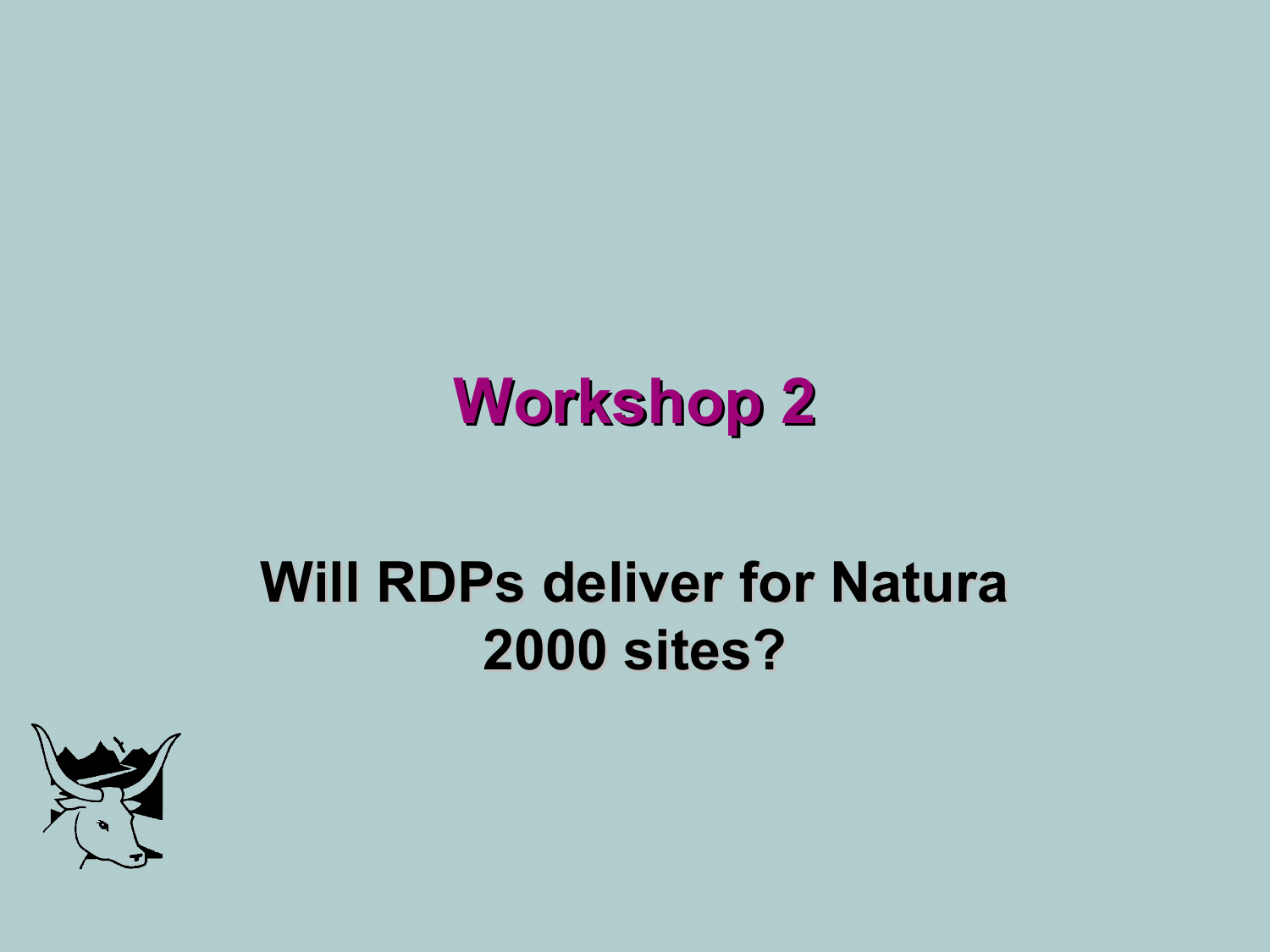- **1. What measures currently exist in the country/region/site to address the issues identified in Workshop 1?**
- **2. Are these measures sufficient?**
- **3. What are the main gaps?**

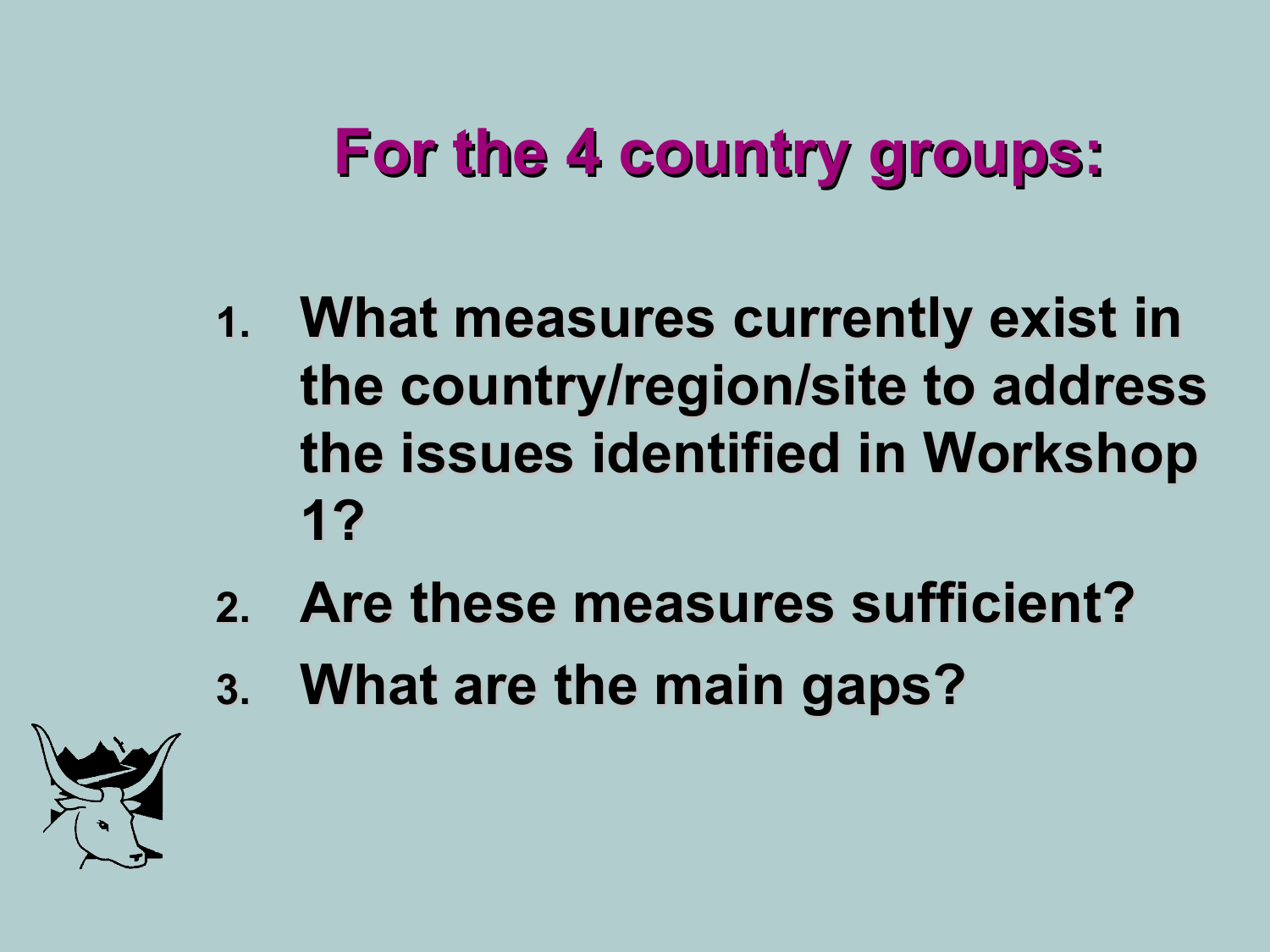- **4. What significant new approaches or measures are proposed for the 2007-13 Programmes?**
- **5. Do these offer practical solutions to the problems identified? If not, why not?**

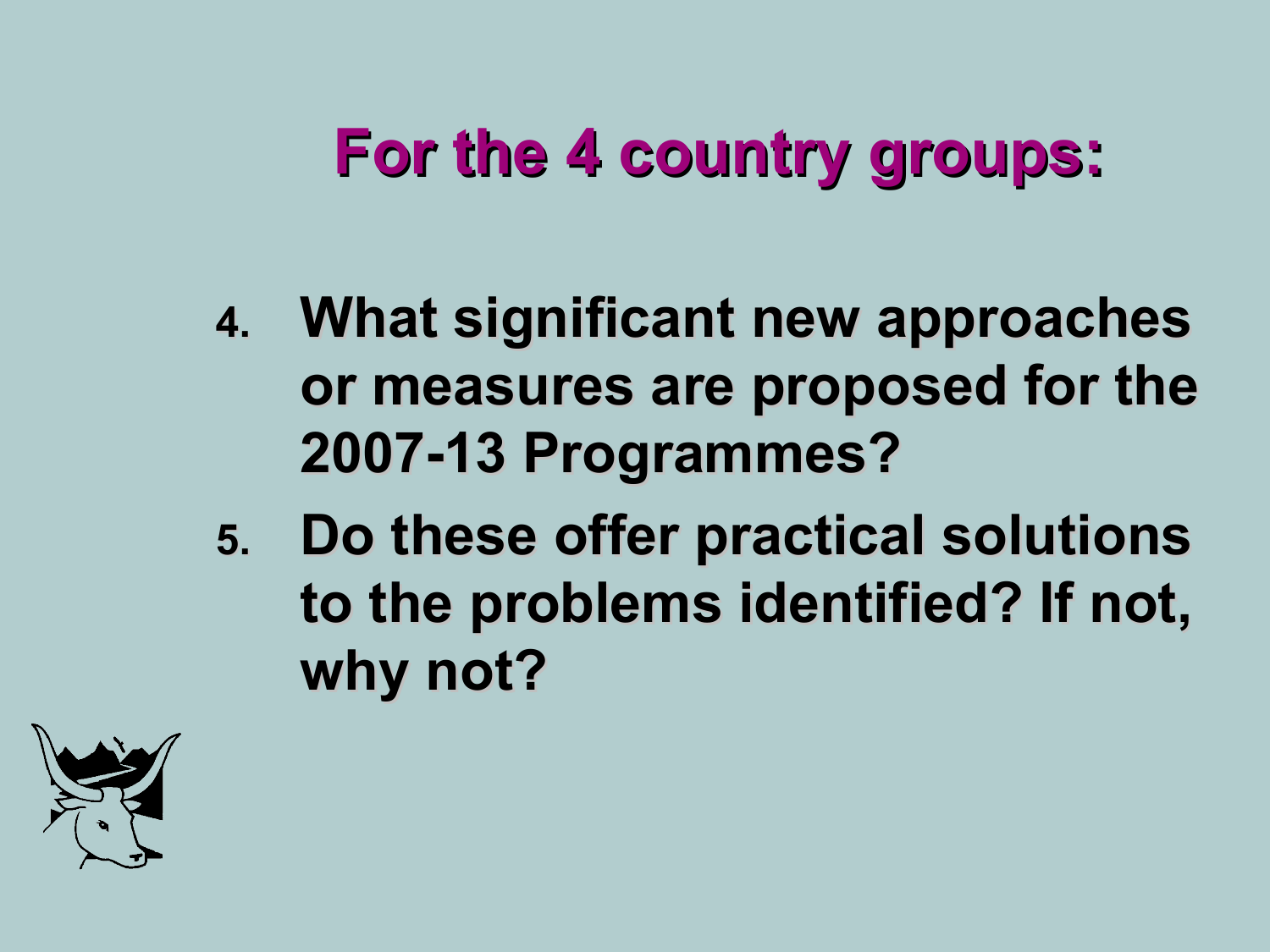- **6. How will favourable conservation status be:**
	- Achieved for habitats/species currently NOT at favorable status?
	- Maintained for habitats/species currently at FAVORABLE status?

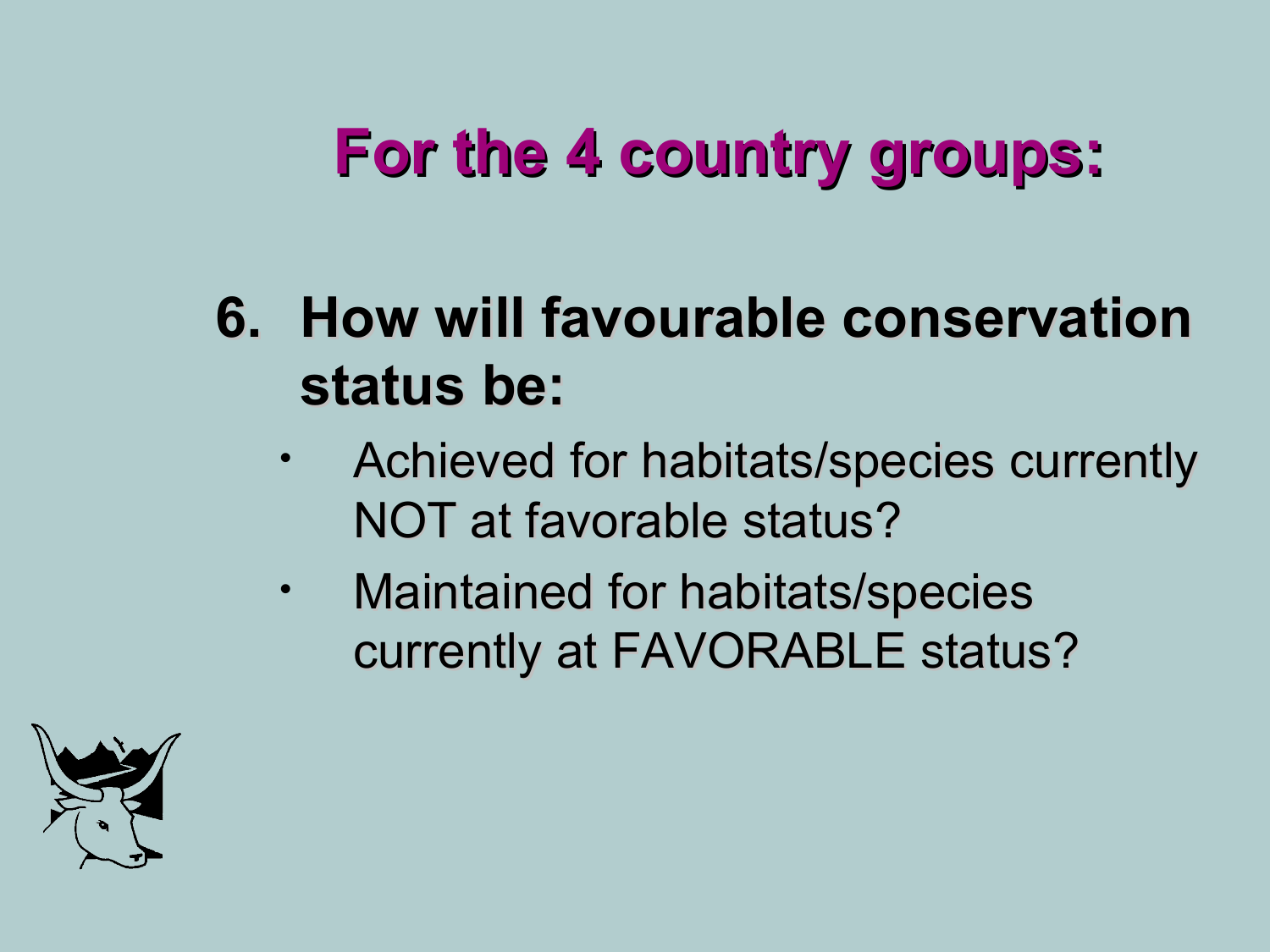- **7. Thinking about the process of drawing up the RDP**
	- What are the positive aspects of Programmes, and what processes lead to their development?
	- What are the negative aspects, and why are they there?

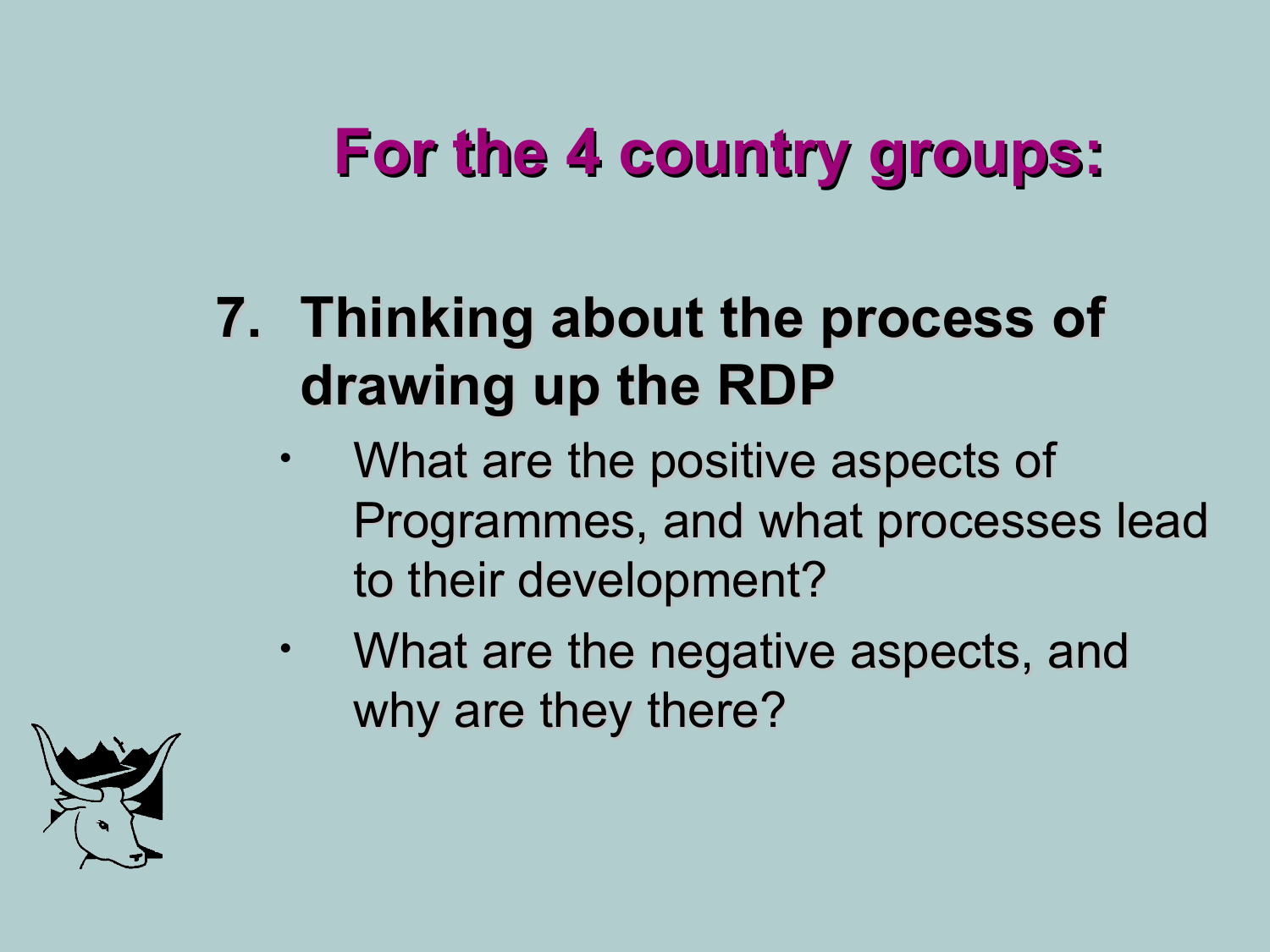- **8. Thinking about the process of ensuring appropriate management of Natura sites**
	- Are the 'competent authorities' able to use the Rural Development process to deliver their responsibilities?
		- What are the major obstacles to this?

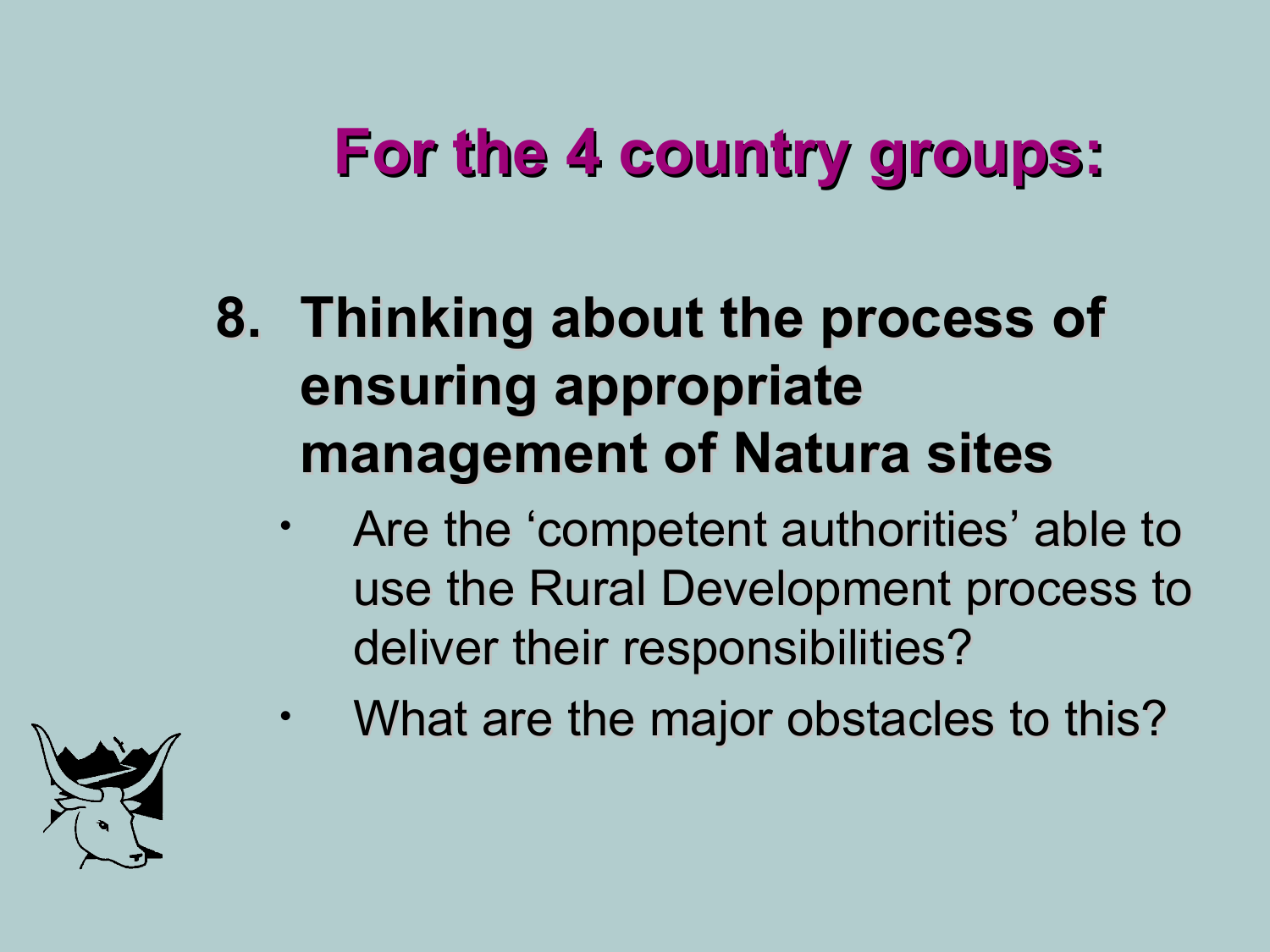#### **6. Thinking about farmers and their representative organisations:**

- Are they involved in the Natura 2000 process?
- Is Natura 2000 seen as a threat or an opportunity (or indifferent)?
- Is it possible to find win-win solutions, that benefit farmers and nature conservation?
- What are the main challenges?